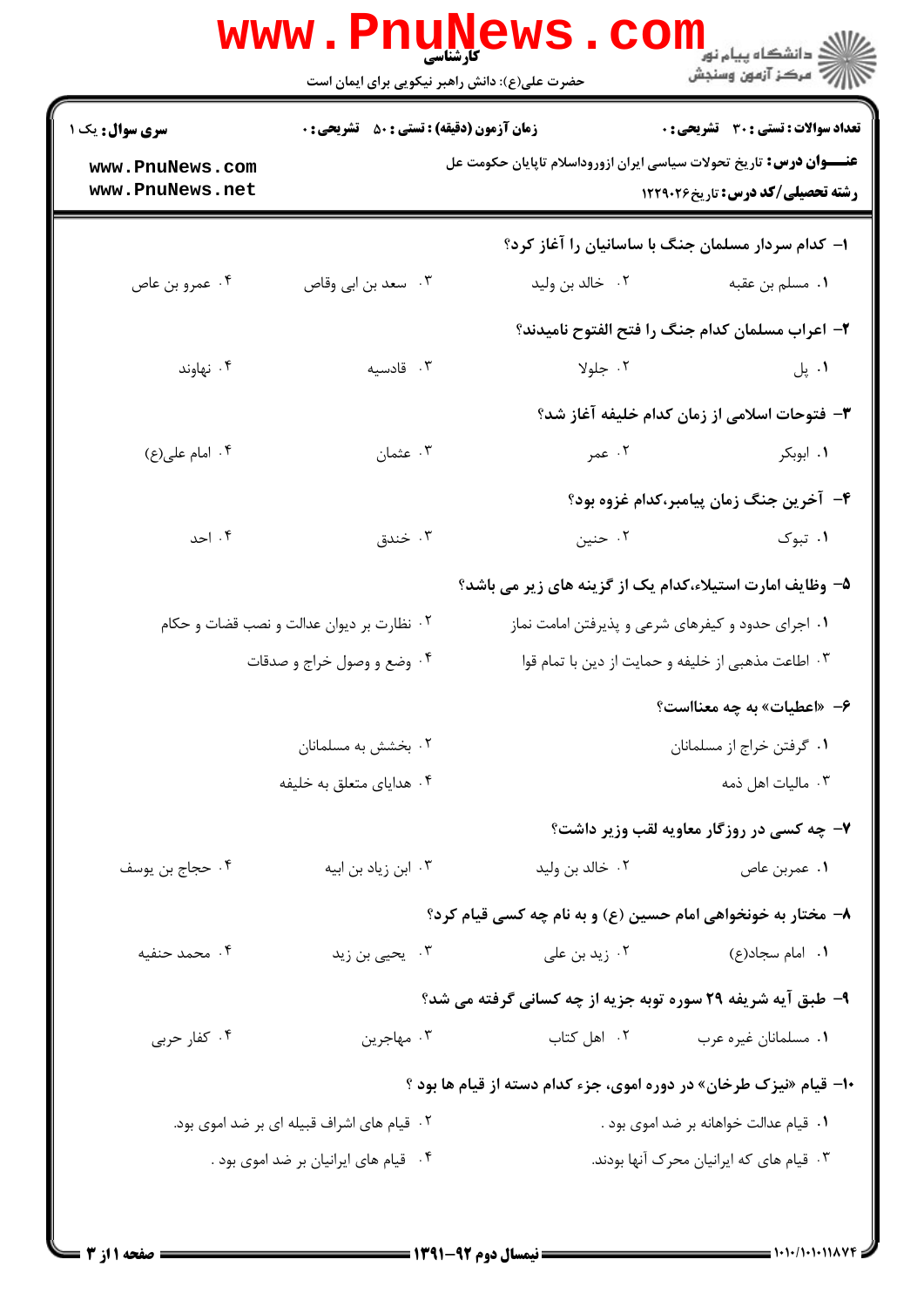|                                    | <b>www.PnuNews</b><br>کار شناسی<br>حضرت علی(ع): دانش راهبر نیکویی برای ایمان است |                                                                                           |                                                        |  |
|------------------------------------|----------------------------------------------------------------------------------|-------------------------------------------------------------------------------------------|--------------------------------------------------------|--|
| <b>سری سوال :</b> ۱ یک             | <b>زمان آزمون (دقیقه) : تستی : 50 ٪ تشریحی : 0</b>                               |                                                                                           | تعداد سوالات : تستي : 30 ٪ تشريحي : 0                  |  |
| www.PnuNews.com<br>www.PnuNews.net |                                                                                  | <b>عنــــوان درس:</b> تاریخ تحولات سیاسی ایران ازوروداسلام تاپایان حکومت عل               | <b>رشته تحصیلی/کد درس:</b> تاریخ122912                 |  |
|                                    |                                                                                  | 11- کدام خلیفه اموی سکه ها را کاملا به عربی ضرب کرد؟                                      |                                                        |  |
| ۰۴ عمر بن عبد العزيز               | ۰۳ مروان بن حکم                                                                  | ۰۲ معاویه                                                                                 | ٠١ عبدالملک                                            |  |
|                                    |                                                                                  | ۱۲- ً نشانه های اولیه ی عقاید شعوبیه در اواخر دوران اموی ، در عصر کدام خلیفه آشکار گردید؟ |                                                        |  |
| ۰۴ عمر بن عبدالعزيز                | ۰۳ عبدالملک بن مروان                                                             | ۰۲ هشام بن عبدالملک                                                                       | ۰۱ مروان بن حکم                                        |  |
|                                    |                                                                                  | ۱۳- فرمانده اموی نصربن سیار برای سرکوبی یحیی بن زید، چه کسی بود ؟                         |                                                        |  |
| ۰۴ هدبه بن عامر سعدي               | ۰۳ یزید بن مهلب                                                                  | ۰۲ رافع بن هرثمه                                                                          | ۰۱ سلیمان بن کثیر                                      |  |
|                                    |                                                                                  | ۱۴– انقلاب در خراسان علیه بنی امیه توسط چه کسی اعلان گردید؟                               |                                                        |  |
| ۰۴ سلیمان بن کثیر                  | ۰۳ ابوسلمه خلال                                                                  | ۰۲ قحطبه بن شیب                                                                           | ۰۱ ابومسلم                                             |  |
|                                    |                                                                                  | ۱۵– نخستین کسی که از مردم خراسان رنگ سیاه پوشید وآن را باب کرد چه نام داشت؟               |                                                        |  |
| ۰۴ فضل بن سهل                      | ۰۳ اسید بن عبدالله                                                               | ۰۲ خداش بلخی                                                                              | ۰۱ سلیمان بن کثیر                                      |  |
|                                    |                                                                                  | ۱۶– نخستین منبعی که از سکاهای ساکن سیستان نام برده کدام است؟                              |                                                        |  |
| ۰۴ الواح گلی بابل                  | ۰۳ سنگ نوشته بیستون                                                              | ۰۲ سالنامه های آشوری                                                                      | ۰۱ سالنامه های چینی                                    |  |
|                                    |                                                                                  |                                                                                           | 17- مهمترين ايالت ماوراءالنهر چه نام داشت؟             |  |
| ۰۴ سغد                             | ۰۳ فرغانه                                                                        | ٠٢ چغانيان                                                                                | ۰۱ خوارزم                                              |  |
|                                    |                                                                                  | ۱۸– بعد از حمله اعراب به ایران وظیفه اصلی دهقانان چه بود؟                                 |                                                        |  |
|                                    |                                                                                  | ۰۱ مقابله با حاکمان محلی که خواهان سرپیچی از دستورات اسلام بودند.                         |                                                        |  |
|                                    |                                                                                  | ۰۲ جمع و جبایت خراج از کشاورزان و تحویل آن به بیت المال مسلمانان                          |                                                        |  |
|                                    |                                                                                  | ۰۳ کمکهای مالی به کشاورزان برای آباد کردن زمینهای کشاورزی                                 |                                                        |  |
|                                    |                                                                                  | ۰۴ کمک به مسلمانان برای رستاخیز فرهنگی و سازماندهی به امورات                              |                                                        |  |
|                                    |                                                                                  |                                                                                           | <b>۱۹</b> - مرکز اصلی زرتشتیان در جنوب ایران کدام بود؟ |  |
| ۰۴ خوزستان                         | ۰۳ سیستان                                                                        | ۰۲ کرمان                                                                                  | ۰۱ فارس                                                |  |
|                                    | <b>+۲-</b> دیوان ناظر بر بازار، اوزان و خرید فروش چه نام داشت؟                   |                                                                                           |                                                        |  |
| ۰۴ ديوان استيفا                    | ۰۳ ديوان موقوفات                                                                 | ۰۲ دیوان برید                                                                             | ٠١ ديوان محتسب                                         |  |
|                                    |                                                                                  |                                                                                           |                                                        |  |